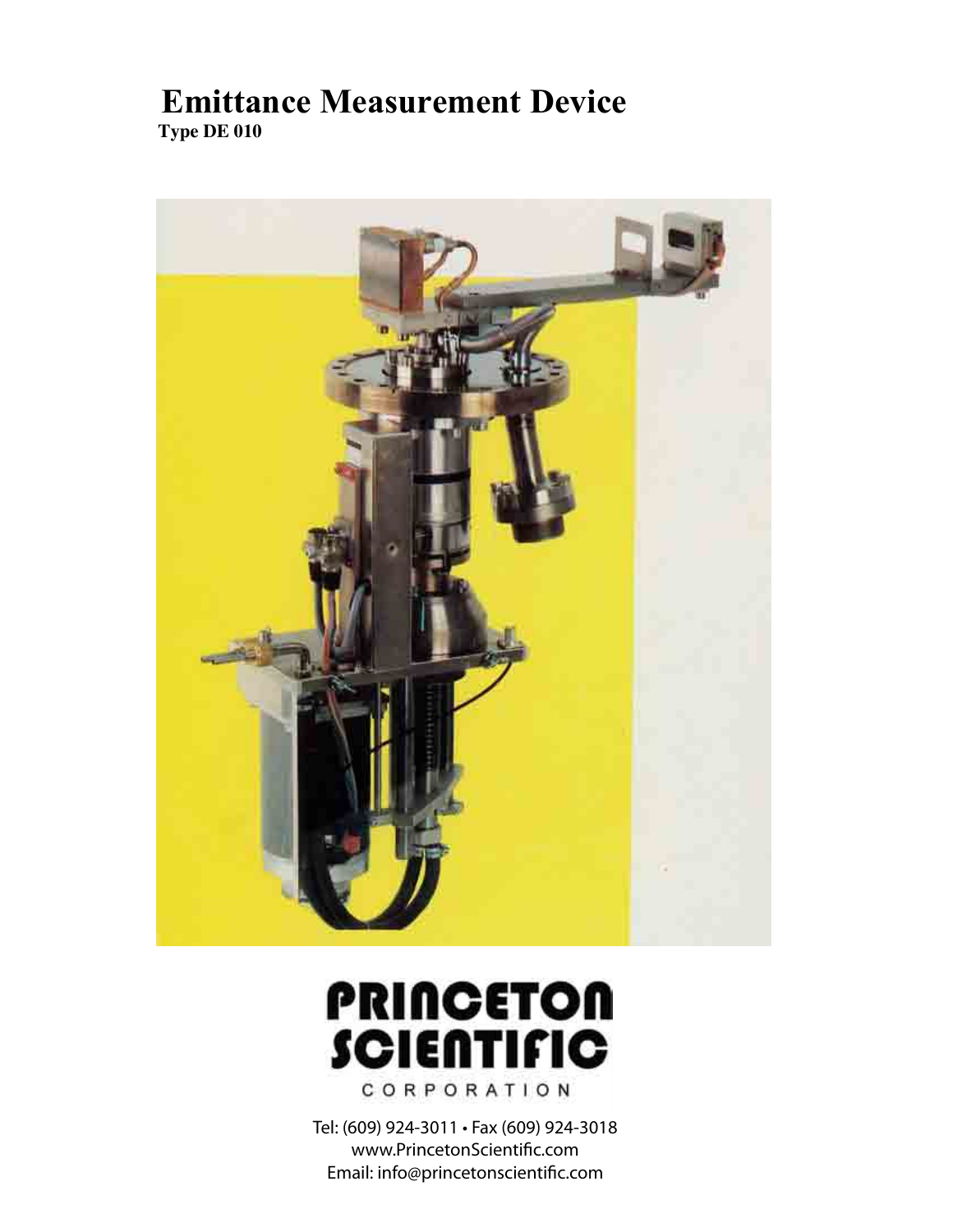#### **Principle:**

Via a narrow slit, part of the beam is selected for measurement. Behind the slit, a detector system is positioned, permitting measurement of beam divergence for the selected bundle. This is accomplished by means of current measurement on the multistrip collector array. Slit and detector system move together with high precision transverse to beam direction, and an intensity profile is measured for each selected position.

#### **Measurement system consist of subsequent components:**

- **1.** Precision high-vacuum feedthrough which provides desired movements of slit and detector assembly inside an emittance measurement chamber (2 x).
- **2.** Emittance measurement chamber for installation of two (2) measurement systems (1x for X- direction and 1 x for Y-direction; Z-direction = beam direction). Chamber is provided for integration into beam transport system.
- **3.** Slit and detector assembly (2 x).
- **4.** Signal-processing system, including an appropriate interface for computer control.

**NOTE**: The advantage of the described emittance measurement device is its compact system design. Slit and detector are mounted to a common support arm and move across the beam path by only one (1) highly precise stepping motor unit. This is our standard design.

Devices used at various accelerators are subject to diversity; therefore, it is possible to modify our design to meet customer requirements (i.e. mechanical and electronics control can be modified.)

#### **Technical Specifications**

#### **A. Precision High Vacuum Feedthrough:**

| <b>Material</b>                     | Stainless steel                         |
|-------------------------------------|-----------------------------------------|
| <b>Stroke</b>                       | 4.0 inches (standard)                   |
| <b>Drive</b>                        | $1.8^{\circ}$ stepping motor            |
| <b>Conversion of rotation into</b>  |                                         |
| translation                         | ball screw                              |
| Pitch of spindle                    | $5.0 \text{ mm}$                        |
| <b>Gear ratio</b>                   | 1:2                                     |
| Displacement per 1.8° step          | $0.0125$ mm                             |
| Speed (maximum)                     | Approx 10 mm/second                     |
| <b>Maximum acceleration (5 lbs.</b> |                                         |
| inertial load)                      | $30 \text{ mm/second}^2$                |
| <b>Magnetic brake</b>               | $24V$ (max. 0.4A)                       |
| <b>Position measurement</b>         | Linear potentiometer or angular encoder |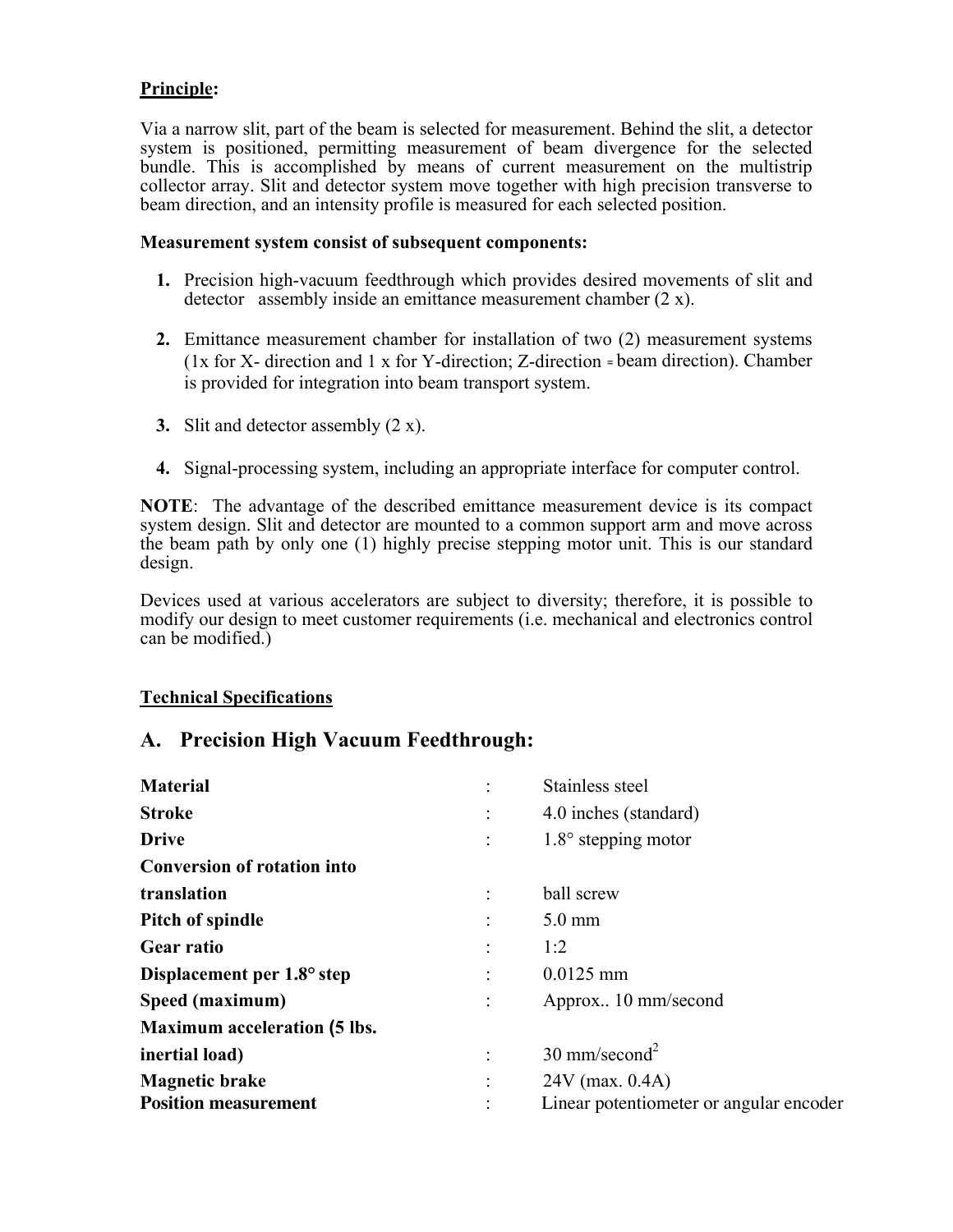| CF-150 (8 inches O.D.); also CF-100 (6.0)    |
|----------------------------------------------|
| inches O.D.); other sealing systems possible |
|                                              |
|                                              |
|                                              |

**NOTE:** Different strokes and/or configurations are available on request.



#### **Fig. 2.**

**EMITTANCE DETECTOR**

Tantalum plate with slit mounted on a copper block, supporting bar and multistrip detector array.

## **B. Emittance Measurement Chamber:**

| <b>Material</b>                                                                                     | Stainless steel                                                                                                             |
|-----------------------------------------------------------------------------------------------------|-----------------------------------------------------------------------------------------------------------------------------|
| <b>Overall length</b>                                                                               | $18.50 \pm 0.02$ inches                                                                                                     |
| Diameter beam entrance/exit holes                                                                   | $3.937 \pm 0.004$ inches                                                                                                    |
| <b>Chamber diameter</b>                                                                             | $9.843 \pm 0.02$ inches                                                                                                     |
| <b>Chamber height (including pumping port):</b>                                                     | $16.929 \pm 0.02$ inches                                                                                                    |
| <b>Number of flanges for assembling</b><br>emittance measurement device/beam<br>diagnostic elements | $\text{Six}(6)$                                                                                                             |
| <b>Flange orientations</b>                                                                          | Radial in two (2) planes:<br>Plane 1: three $(3)$ CF-150 $(8$ inches O.D.)<br>Plane 2: three $(3)$ CF-100 $(6$ inches O.D.) |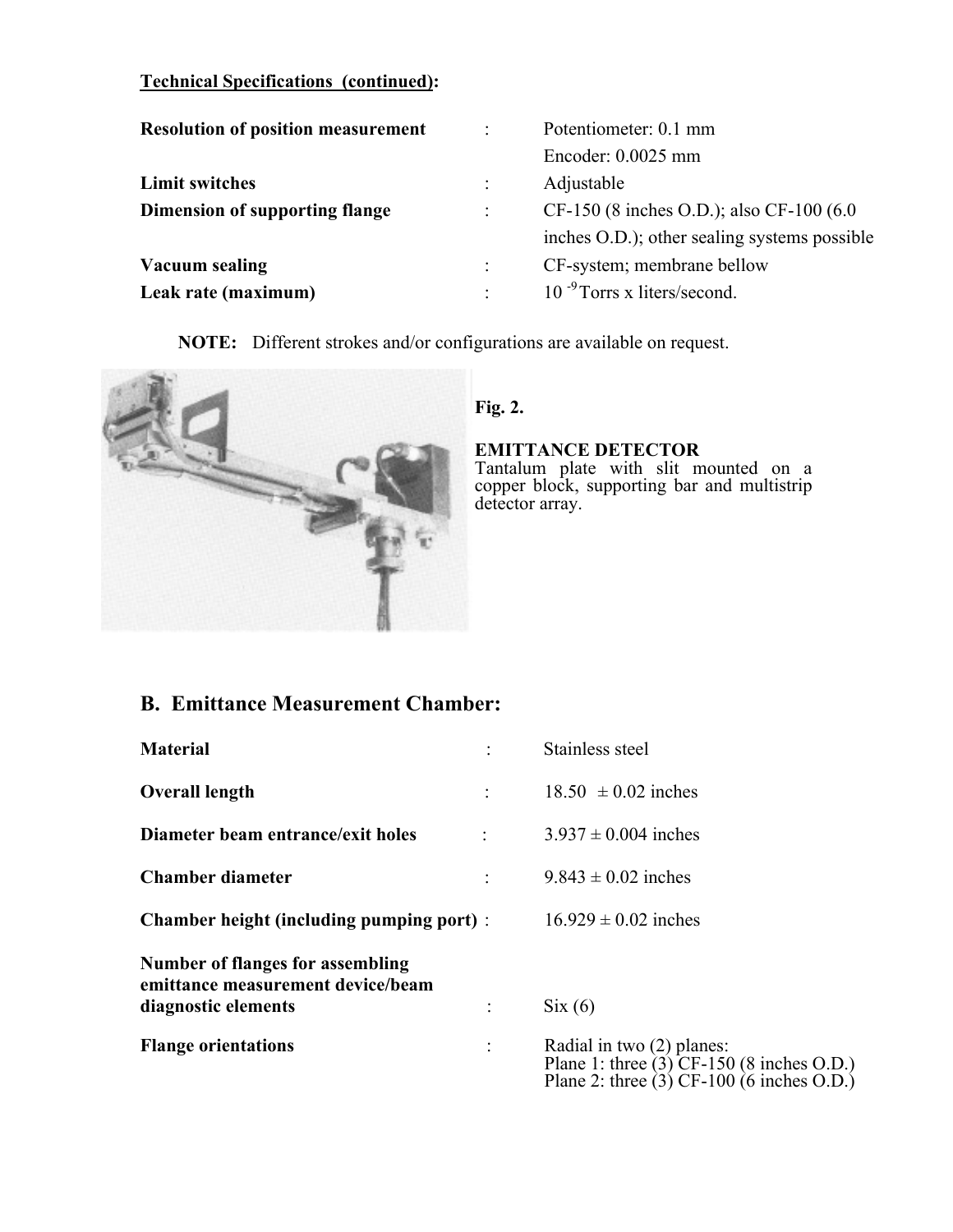| Distance between flanges and beam axis |                | $7.087 \pm 0.004$ inches            |
|----------------------------------------|----------------|-------------------------------------|
| Parallelism                            | $\ddot{\cdot}$ | $0.004$ inches                      |
| Number of flanges provided for vacuum  |                |                                     |
| gauges/current feedthroughs            |                | Two (2) CF-35 (1.35 inches O.D)     |
| <b>Orientation</b>                     |                | 45.0 and 135.0                      |
| <b>Distance to beam axis</b>           |                | $5.90 \pm 0.04$ inches              |
| <b>Pumping port</b>                    | $\ddot{\cdot}$ | One (1) CP-150 (6 inches)           |
| <b>Distance to beam axis</b>           |                | $9.84 \pm 0.4$ inches               |
| <b>Sealing</b>                         |                | Conflat flange, Cu-gaskets          |
| Leak rate (maximum)                    | ÷              | $10E-9$ Torrs x liters/second       |
| <b>Surface treatment</b>               |                | Glass bead blasting (dry procedure) |

The above tolerances will guarantee a reproducible mounting of the Measurement System. Dimensions of the chamber as well as the type of flanges used may be changed according to special requirements.

### **C. Slit and Detector System:**

| Slit support                              | Cooled copper block (cooling through<br>hollow spindle of precision high-<br>vacuum feedthrough)                       |
|-------------------------------------------|------------------------------------------------------------------------------------------------------------------------|
| <b>Material of slit aperture</b>          | Tantalum                                                                                                               |
| <b>Slit dimension</b>                     | $0.004 \times 1.38$ inches                                                                                             |
| <b>Beam power (maximum)</b>               | $6 \text{ kW}$ (DC)                                                                                                    |
| <b>Tubes for cooling</b>                  | Copper with ceramic insulator                                                                                          |
| <b>Cooling medium</b>                     | Deionized water (recommended<br>conductivity: $2.5 - 2.5 \times 10^{-6}$<br>mho/inches)                                |
| Water for cooling (60 psi)                | 70 gal./hour                                                                                                           |
| Distance between slit and detector system | $11.8$ inches – adjustable                                                                                             |
| Number of detector strips                 | 32                                                                                                                     |
| Dimensions of detector strips             | $0.004 \times 1.97 \times 0.2$ inches<br>(Thickness of strip determines the<br>angular resolution and can be selected) |
| <b>Collector strip material</b>           | Tungsten                                                                                                               |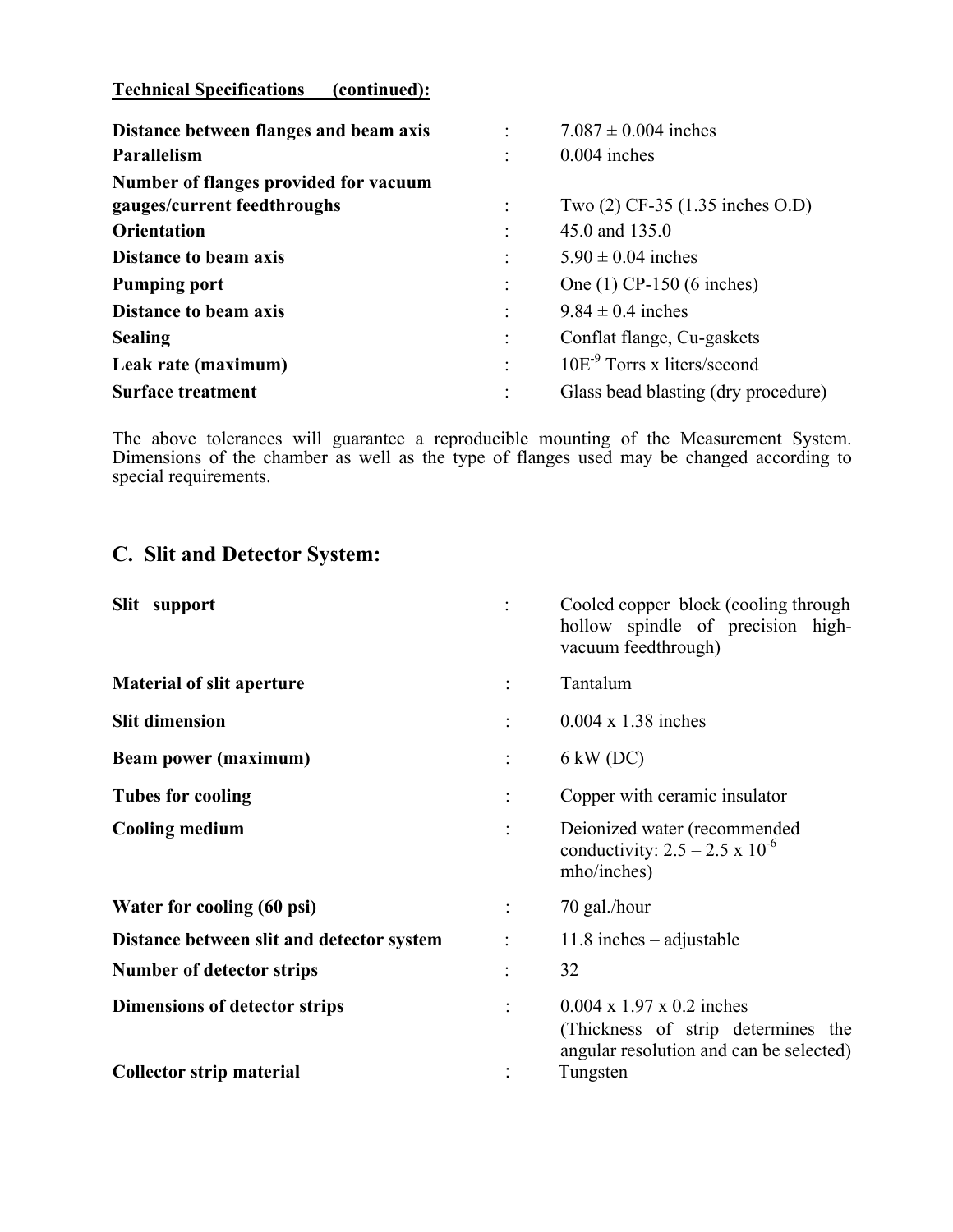| <b>Insulation between strips</b> | Aluminum                |
|----------------------------------|-------------------------|
| <b>Position resolution</b>       | $0.004$ inches          |
| Angular range                    | $\pm$ 15 mrad (typical) |
| <b>Angular resolution</b>        | $\pm$ 1 mrad (typical)  |

# **D. Signal-processing System:**

| Principle                     | Current to voltage conversion using operational amplifiers or<br>switched integrators, depending on the time structure of the<br>beam. Current to voltage conversion is performed for all<br>channels of the multi-array detector. For normalization, the<br>current measured on the slit jaws is also digitized. |
|-------------------------------|-------------------------------------------------------------------------------------------------------------------------------------------------------------------------------------------------------------------------------------------------------------------------------------------------------------------|
| <b>Beam particle species</b>  | Positive or negative (has to be specified)                                                                                                                                                                                                                                                                        |
| Number of ranges for I/V      |                                                                                                                                                                                                                                                                                                                   |
| Conversion                    | $\mathrm{Six}\left(6\right)$                                                                                                                                                                                                                                                                                      |
| Ranges (profile detectors)    | 10 nA/V, 100 nA/V, 1 $\mu$ A/V 10 $\mu$ A/V, 100 $\mu$ A/V, 1mA/V                                                                                                                                                                                                                                                 |
| Range (slit current)          | $1 \mu A/V$ , $10 \mu A/V$ , $100 \mu A/V$ , $1 \mu A/V$ , $10 \mu A/V$ , $100 \mu A/V$                                                                                                                                                                                                                           |
| <b>Range selection</b>        | Automatic by local front end processor or PC                                                                                                                                                                                                                                                                      |
| <b>Offset compensation</b>    | In case of pulsed beam, automatically performed by a local<br>microprocessor (Motorola type) between the beam pulses.<br>For a DC beam, the offset compensation is performed while<br>the stepping motors move the detectors into the beam.                                                                       |
| <b>Integration times</b>      | 50 $\mu$ s – 20 ms in steps of 50 $\mu$ s                                                                                                                                                                                                                                                                         |
| Delay (after trigger)         | 50 $\mu$ s – 20 ms in steps of 50 $\mu$ s                                                                                                                                                                                                                                                                         |
| Remark                        | The delay is provided to allow measurement of emittance<br>within a selected window of a pulsed particle beam. In case<br>of a DC beam, the trigger will be derived from the line<br>voltage and the integration time is fixed to one period of the<br>line voltage. No delay is available in this case.          |
| <b>Digitization</b>           | All I/V channels with a 14 Bit ADC, controlled by the local<br>microprocessor. The ADC overflow is used to set the I/V<br>converters to the correct range.                                                                                                                                                        |
| <b>Position measurement</b>   | Using a linear potentiometer, the voltage measured at the<br>slider is digitized. Using an absolute angular encoder<br>(recommended), the measured bit pattern determines the<br>position of the feedthroughs.                                                                                                    |
| <b>Protection of hardware</b> | The status of the inner and outer limit switches is used to<br>derive an interlock to avoid destruction of parts by moving<br>more as one diagnostic device to the same position as the<br>beam pipe.                                                                                                             |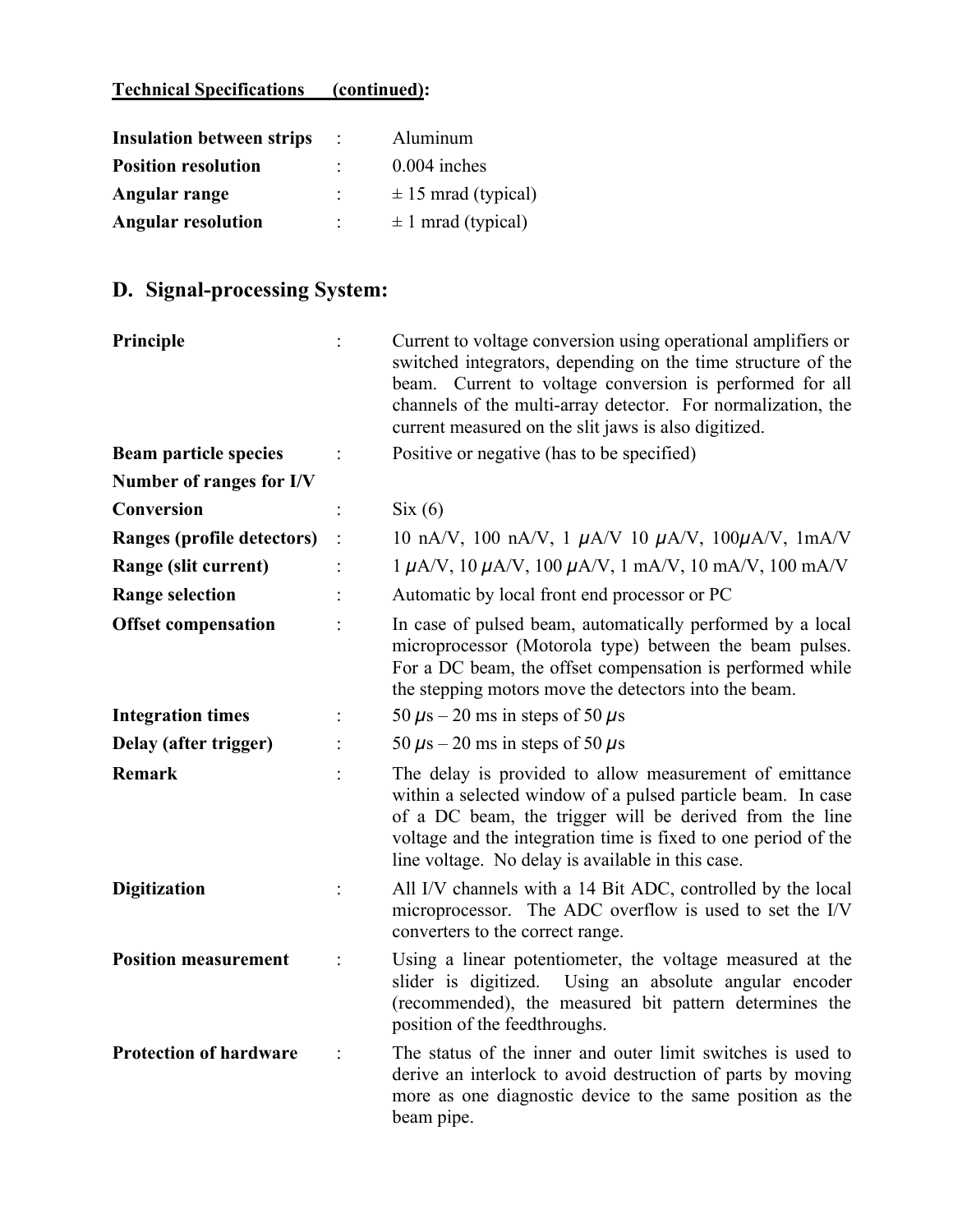| <b>Stepping motor control</b>      | Performed by a special board for each stepping motor<br>equipped with its own Motorola microprocessor.                                                                                                                                                                                                                                                                                                                                                         |
|------------------------------------|----------------------------------------------------------------------------------------------------------------------------------------------------------------------------------------------------------------------------------------------------------------------------------------------------------------------------------------------------------------------------------------------------------------------------------------------------------------|
| <b>Magnetic brake activation</b> : | By local microprocessor to stop further movement of the<br>feedthrough after a specified position has been settled.                                                                                                                                                                                                                                                                                                                                            |
| Cabling                            | Due to the very low signals transmitted from the detectors to<br>the I/V converters, the distance between mechanical parts<br>and the front end electronics should not exceed 10 m. High<br>quality cables of low capacitance are used to minimize noise.                                                                                                                                                                                                      |
| <b>Connection to PC</b>            | Light links or an Ethernet interface is provided to connect<br>the front end electronics with the Motorola multiprocessor<br>system on the boards with the PC.                                                                                                                                                                                                                                                                                                 |
| <b>Control software</b>            | The relevant measurement parameters like phase plane<br>(horizontal or vertical), start position, step width of the<br>feedthrough, final position, or number of steps, etc. have to<br>be specified via menu selection by the operator. After that<br>has been done, the local multiprocessor system performs the<br>complete measuring algorithm automatically and transmits<br>the digitized data to the PC.                                                |
| <b>Evaluation software</b>         | In the PC, complete software for emittance evaluation and<br>display of relevant data will be implemented. For example:<br>emittances may be calculated and displayed for given<br>percentages of intensity including fit of ellipses as well as<br>determination of TWISS-parameters and rms emittances. An<br>editing mode will allow the reduction of noise from the<br>rough data by manual operation. Display of results can be<br>performed in 2D or 3D. |
| <b>Optional software</b>           | Additional software like the determination of the percentage<br>of beam within a specified acceptance or transformation of<br>the measured emittance pattern by beam transport elements<br>(drift space, quadrupoles, etc.) can be implemented on<br>demand.                                                                                                                                                                                                   |
| Remark:                            | In case a harp mounted on its own feedthrough is used to<br>measure beam profiles, beam profile monitoring will be<br>possible by moving only the harp into the beam and<br>transmitting the measured profiles continuously to the PC for<br>observation in video mode.                                                                                                                                                                                        |